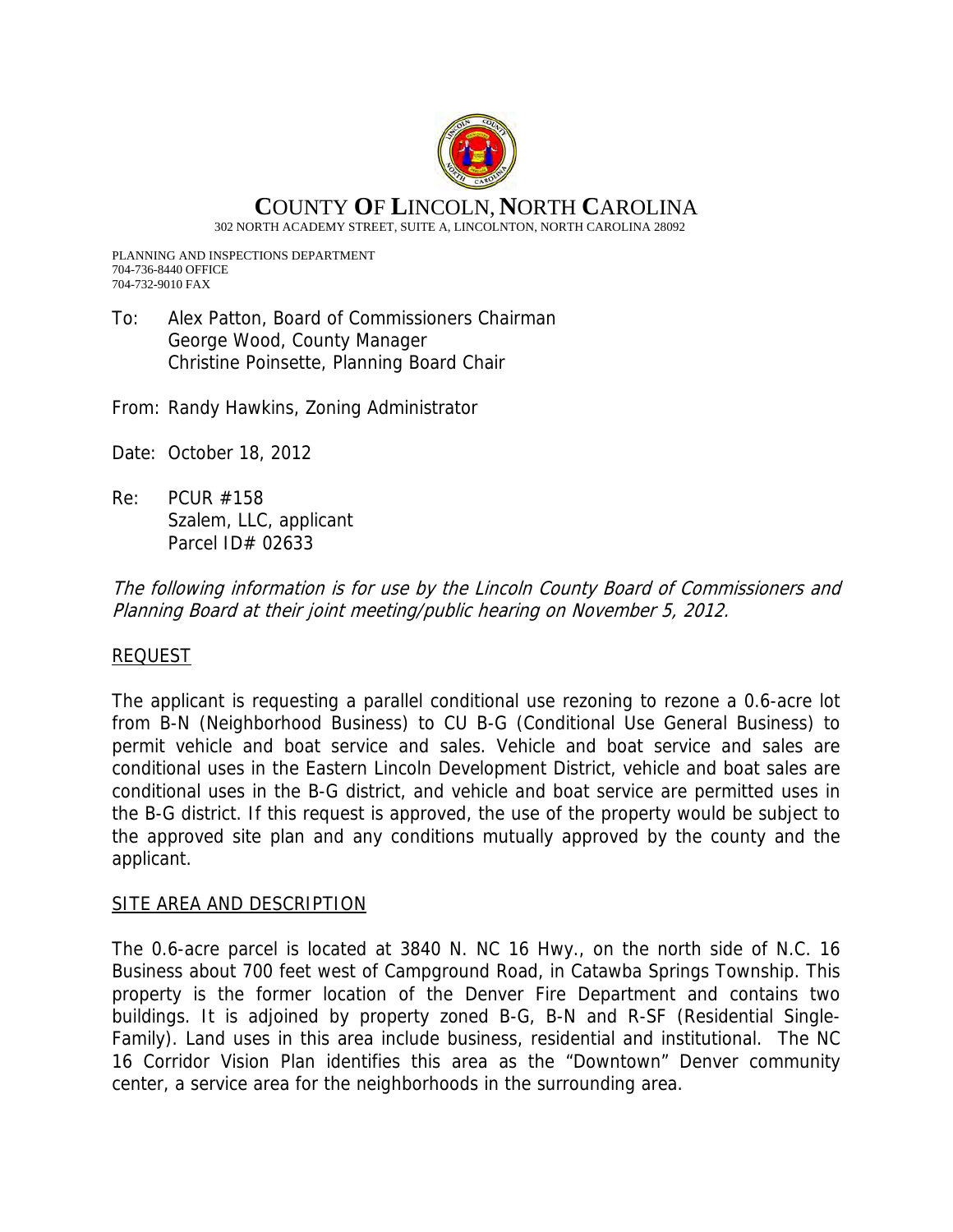### ADDITIONAL INFORMATION

#### **Permitted uses**

Under current zoning: retail sales, offices, personal services, restaurant, bank, etc. Under requested zoning: vehicle and boat service and sales.

#### **Adjoining zoning and uses**

East: Zoned B-G, self-storage facility. South (opposite side of N.C. 16 Business): Zoned B-N and B-G, residence and storage building/garage. West: Zoned B-N, commercial building. North: Zoned R-SF, church ballfield.

### **Traffic**

The average daily traffic count on N.C. 16 Business in this area is approximately 14,000 vehicles, according to 2010 figures.

### STAFF RECOMMENDATION

Staff recommends approval of the rezoning request. See proposed statement on following page for rationale.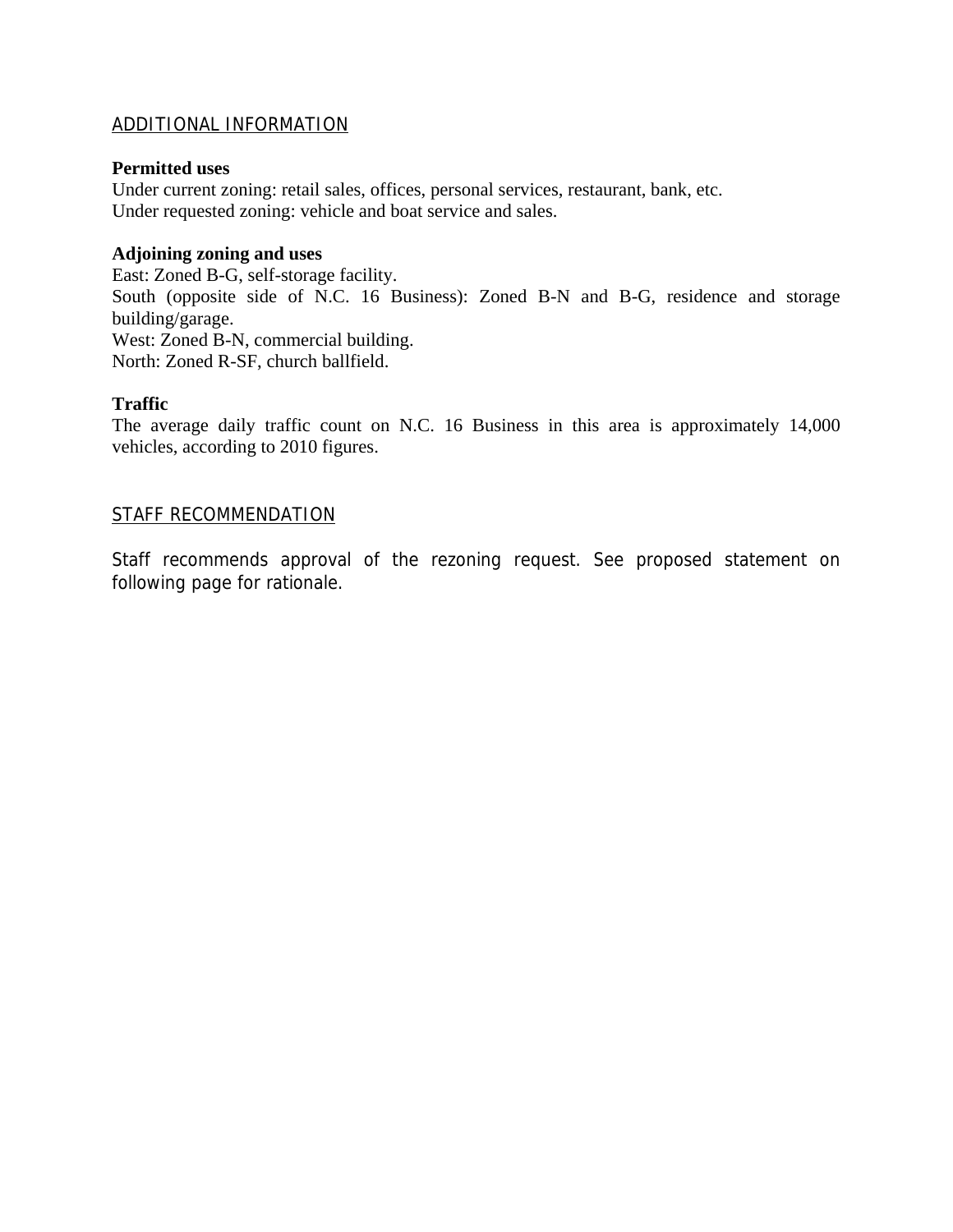

**LINCOLN COUNTY PLANNING & INSPECTIONS DEPARTMENT** 302 NORTH ACADEMY STREET, SUITE A, LINCOLNTON, NORTH CAROLINA 28092 704-736-8440 OFFICE 704-736-8434 INSPECTION REQUEST LINE 704-732-9010 FAX

# **Zoning Amendment Staff's Proposed Statement of Consistency and Reasonableness**

Case No. **PCUR #158** 

Applicant **Szalem, LLC** 

Parcel ID# **02633** 

Location **3840 N. NC 16 Hwy.**

Proposed amendment **Rezone from B-N to CU B-G to permit vehicle and boat sales and service**

This proposed amendment **is consistent** with the Lincoln County Comprehensive Land Use Plan and other adopted plans in that: **This property is located in an area designated by the NC 16 Corridor Vision Plan as the "Downtown" Denver community center, a service area for the neighborhoods in the surrounding area.** 

This proposed amendment **is reasonable and in the public interest** in that: **This is an existing commercial property in a commercial area and is adjoined by property zoned B-G. The two existing buildings on the property are suited for vehicle and boat service. Because this is a conditional use rezoning, the use of the property will be subject to an approved site plan and conditions.**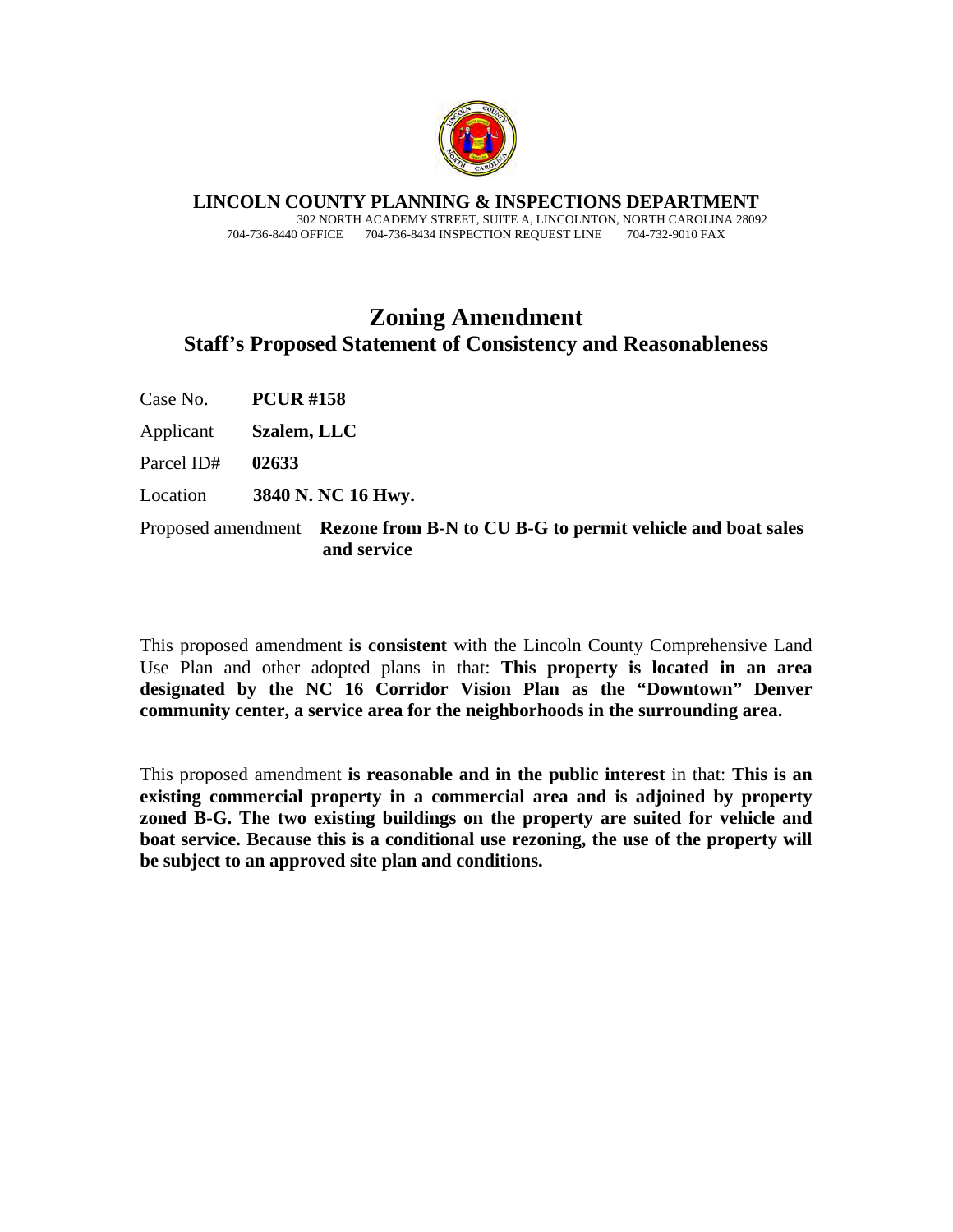# **LINCOLN COUNTY PLANNING BOARD'S RECOMMENDATIONS ON FINDINGS OF FACT FOR A CONDITIONAL USE PERMIT**

| Application #            |                                       | <b>PCUR#158</b>                                                                                                                                                                                                                                      |                                    | Date                                                                                                                                                                                                                                                                                                                                                                                                                     |                        | <b>November 5, 2012</b>               |
|--------------------------|---------------------------------------|------------------------------------------------------------------------------------------------------------------------------------------------------------------------------------------------------------------------------------------------------|------------------------------------|--------------------------------------------------------------------------------------------------------------------------------------------------------------------------------------------------------------------------------------------------------------------------------------------------------------------------------------------------------------------------------------------------------------------------|------------------------|---------------------------------------|
| <b>Applicant Name</b>    |                                       | Szalem, LLC                                                                                                                                                                                                                                          |                                    |                                                                                                                                                                                                                                                                                                                                                                                                                          |                        |                                       |
| Applicant                |                                       | 147 Knoxview Lane, Mooresville, NC 28117                                                                                                                                                                                                             |                                    |                                                                                                                                                                                                                                                                                                                                                                                                                          |                        |                                       |
| <b>Property Location</b> |                                       | 3840 N. NC 16 Hwy.                                                                                                                                                                                                                                   |                                    |                                                                                                                                                                                                                                                                                                                                                                                                                          | Proposed Zoning CU B-G |                                       |
|                          | Proposed Conditional Use              |                                                                                                                                                                                                                                                      | vehicle and boat service and sales |                                                                                                                                                                                                                                                                                                                                                                                                                          |                        |                                       |
|                          |                                       |                                                                                                                                                                                                                                                      | <b>FINDINGS OF FACT</b>            |                                                                                                                                                                                                                                                                                                                                                                                                                          |                        |                                       |
| 1.                       | according to plan.                    | The use will not materially endanger the public health or safety if located where proposed and developed                                                                                                                                             |                                    |                                                                                                                                                                                                                                                                                                                                                                                                                          |                        | NO                                    |
|                          |                                       | <b>FACTUAL REASON CITED:</b>                                                                                                                                                                                                                         |                                    | <u> 1989 - Johann Barbara, marka a shekara tsa 1989 - An tsa 1989 - An tsa 1989 - An tsa 1989 - An tsa 1989 - An</u>                                                                                                                                                                                                                                                                                                     |                        |                                       |
| 2.                       |                                       | The use meets all required conditions and specifications.                                                                                                                                                                                            |                                    |                                                                                                                                                                                                                                                                                                                                                                                                                          | <b>YES</b>             | NO                                    |
|                          |                                       | FACTUAL REASON CITED:                                                                                                                                                                                                                                |                                    |                                                                                                                                                                                                                                                                                                                                                                                                                          |                        |                                       |
| 3.                       | <b>YES</b>                            | The use will not substantially injure the value of adjoining or abutting property unless the use is a public necessity                                                                                                                               |                                    | $NO$ and $\frac{1}{\sqrt{1-\frac{1}{2}}}\frac{1}{\sqrt{1-\frac{1}{2}}}\frac{1}{\sqrt{1-\frac{1}{2}}}\frac{1}{\sqrt{1-\frac{1}{2}}}\frac{1}{\sqrt{1-\frac{1}{2}}}\frac{1}{\sqrt{1-\frac{1}{2}}}\frac{1}{\sqrt{1-\frac{1}{2}}}\frac{1}{\sqrt{1-\frac{1}{2}}}\frac{1}{\sqrt{1-\frac{1}{2}}}\frac{1}{\sqrt{1-\frac{1}{2}}}\frac{1}{\sqrt{1-\frac{1}{2}}}\frac{1}{\sqrt{1-\frac{1}{2}}}\frac{1}{\sqrt{1-\frac{1}{2}}}\frac{1$ |                        |                                       |
|                          |                                       | FACTUAL REASON CITED:                                                                                                                                                                                                                                |                                    |                                                                                                                                                                                                                                                                                                                                                                                                                          |                        |                                       |
| 4.                       | <b>YES</b>                            | The location and character of use, if developed according to the plan as submitted and approved, will be in harmony with<br>the area in which it is to be located and will be in general conformity with the Land Use Plan for the area in question. | N <sub>O</sub>                     |                                                                                                                                                                                                                                                                                                                                                                                                                          |                        |                                       |
|                          |                                       | <b>FACTUAL REASON CITED:</b>                                                                                                                                                                                                                         |                                    |                                                                                                                                                                                                                                                                                                                                                                                                                          |                        |                                       |
|                          | After having held a Public Hearing on | listed herein, the following action was taken by the Lincoln County Planning Board:                                                                                                                                                                  |                                    |                                                                                                                                                                                                                                                                                                                                                                                                                          |                        | and in light of the Findings of Facts |
|                          |                                       | In recommending such Conditional Use Permit, the following conditions were recommended by the Lincoln County Planning Board:                                                                                                                         |                                    |                                                                                                                                                                                                                                                                                                                                                                                                                          |                        |                                       |
|                          |                                       |                                                                                                                                                                                                                                                      |                                    |                                                                                                                                                                                                                                                                                                                                                                                                                          |                        |                                       |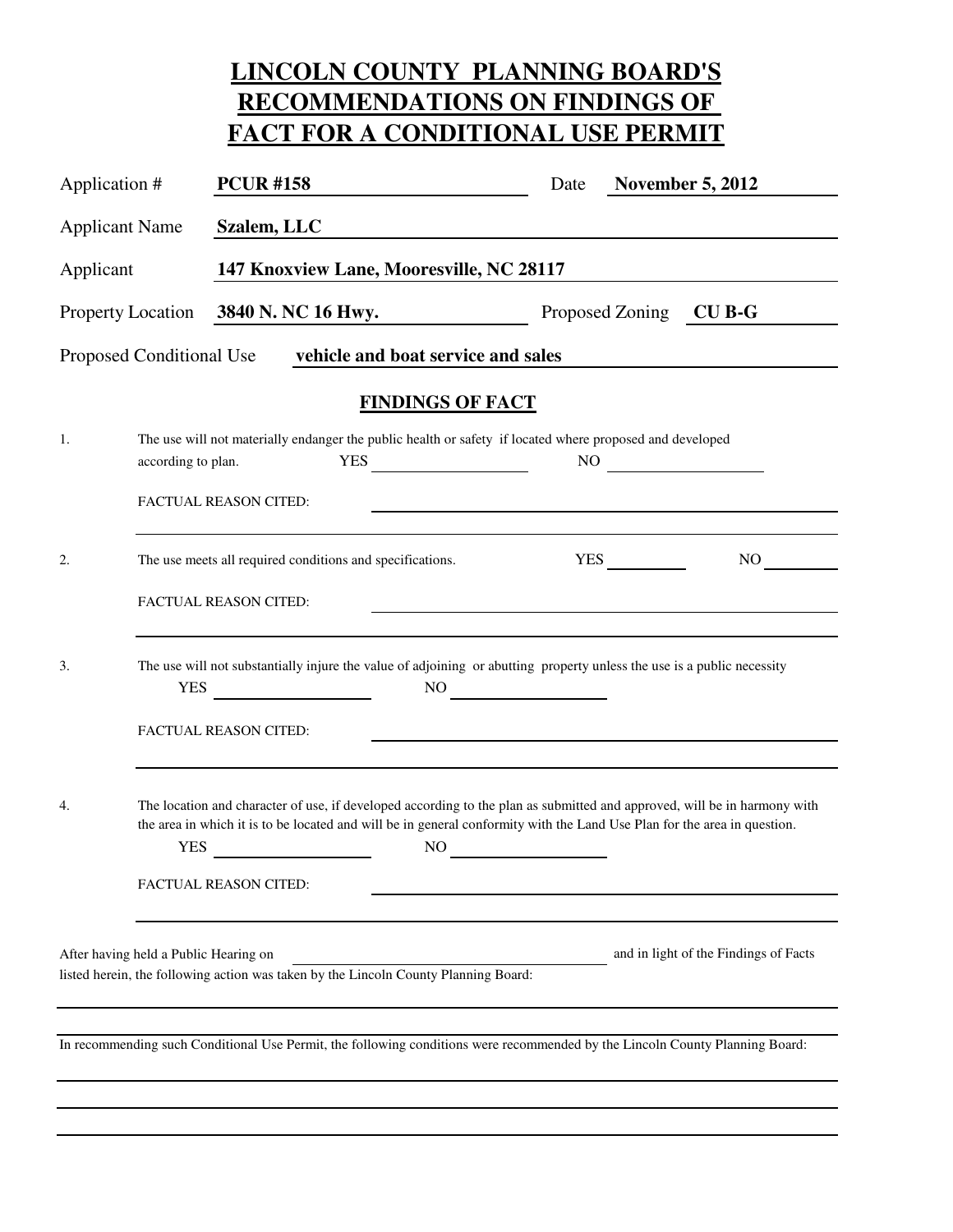

# **Parallel Conditional Use Rezoning Application**

Lincoln County Planning and Inspections Department Zoning Administrator 302 N. Academy St., Lincolnton, NC 28092 Phone: (704)736-8440 FAX: (704)732-9010

| FANII<br>Applicant Name <i>SZALEM LLC (DAVID JAROSZEWSKI</i> Member Manager)                         |  |
|------------------------------------------------------------------------------------------------------|--|
| Applicant Address 147 KNOXULEW LANE MOORESVILLE, NC 28117                                            |  |
| Applicant Phone Number (704) 975-5403                                                                |  |
| Property Owner Name DAVID JAROSZEW SKI                                                               |  |
| Property Owner Address 147 / CNOXULEW LN. MOORES VILLE, NC 28/17                                     |  |
| Property Owner Phone Number (704) 975-5403                                                           |  |
| <b>PART II</b><br>Property Location 3840 N NC 16 HWY DENVER, NC 28037                                |  |
| Property ID (10 digits) $3695 - 55 - 4134$ Property size $\theta$ , 61 Ac                            |  |
| Parcel # (5 digits) $02633$ Deed Book(s) $2336$ Page(s) $739$                                        |  |
| <b>PART III</b><br>Existing Zoning District $\beta \sim N$ Proposed Zoning District $C \mu B \sim G$ |  |
| Briefly describe how the property is being used and any existing structures.<br>LAWNMOWER REPAIR     |  |
| RETAIL SALES                                                                                         |  |

AUTOMOTIVE and BOAT SERVICE

AUTOMOTIVE AND BOAT SALES

# \$750 APPLICATION FEE\* MUST BE RECEIVED BEFORE PROCESSING. \*SEE PLANNING DEPT. FOR PLANNED DEVELOPMENT FEES.

I hereby certify that all knowledge of the information provided for this application and attachments is true and correct to the best of my knowledge.

'uunz <u>llond</u> M Applicant's Signature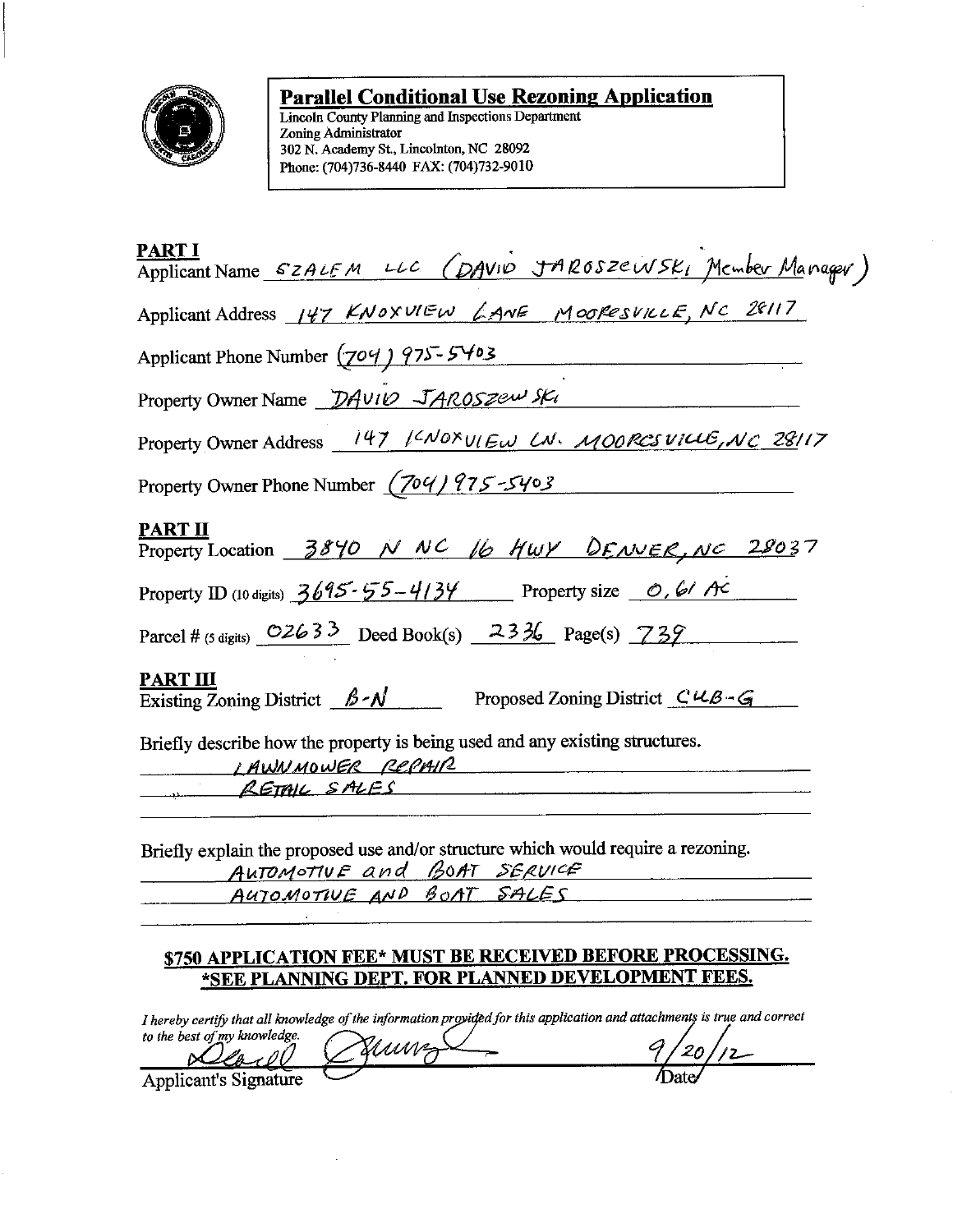# **PCUR#158**

Applicant's proposed conditions:

 $\sim 10$ 

 $\mathcal{L}(\mathcal{L}^{\text{max}})$  and  $\mathcal{L}(\mathcal{L}^{\text{max}})$ 

 $\label{eq:2.1} \mathbf{p}^{(n+1)} = \mathbf{p}^{(n+1)}$ 

1) Vehicles or boats for sale shall be displayed only inside the front building or behind the rear building line of the front building.

2) All vehicles and boats awaiting repair shall be stored behind the rear building line of the front building.

 $\alpha$ 

Dance Demall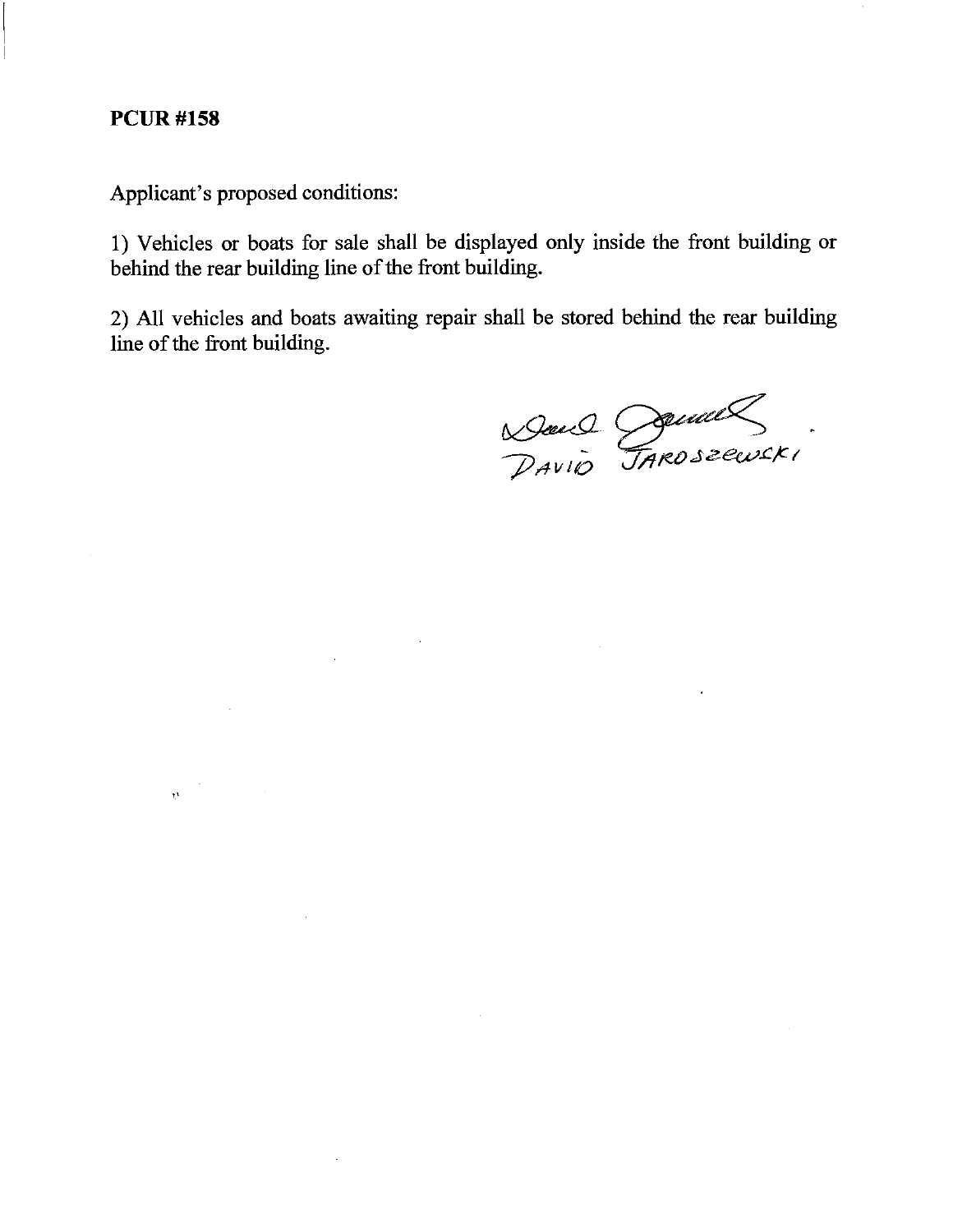# **APPLICANT'S PROPOSED FINDINGS OF FACT FOR A CONDITIONAL USE PERMIT**

Application No. **PCUR #158**

Applicant **Szalem, LLC** 

Applicant's Address **147 Knoxview Lane, Mooresville, NC 28117**

Property Location **3840 N. NC 16 Hwy.**

Proposed Zoning District **CU B-G** 

Proposed Conditional Uses **vehicle and boat service and sales** 

### **PROPOSED FINDINGS**

1. The use will not materially endanger the public health or safety if located where proposed and developed according to plan.

**No new facilities are proposed. The two existing buildings must pass a safety inspection by the county before a change of occupancy permit is approved. Automotive fluids will be properly collected for recycling or disposal in compliance with environmental regulations.** 

2. The use meets all required conditions and specifications.

**Vehicle and boat service and sales are conditional uses in the Eastern Lincoln Development District, vehicle and boat sales are conditional uses in the B-G district, and vehicle and boat service are permitted uses in the B-G district. Because the vehicle display area does not front the road right-of-way, a buffer and fence is not required.** 

3. The use will not substantially injure the value of adjoining or abutting property unless the use is a public necessity.

**This is an existing commercial property in a commercial area. No vehicles or boats will be displayed for sale or parked awaiting repair in front of or beside the front building.** 

4. The location and character of use, if developed according to the plan as submitted and approved, will be in harmony with the area in which it is to be located and will be in general conformity with the Land Use Plan for the area in question.

**This property is adjoined by property zoned B-G and is located in an existing commercial area. It is part of an area identified by the NC 16 Corridor Vision Plan as the "Downtown" Denver community center, a service area for the neighborhoods in the surrounding area.**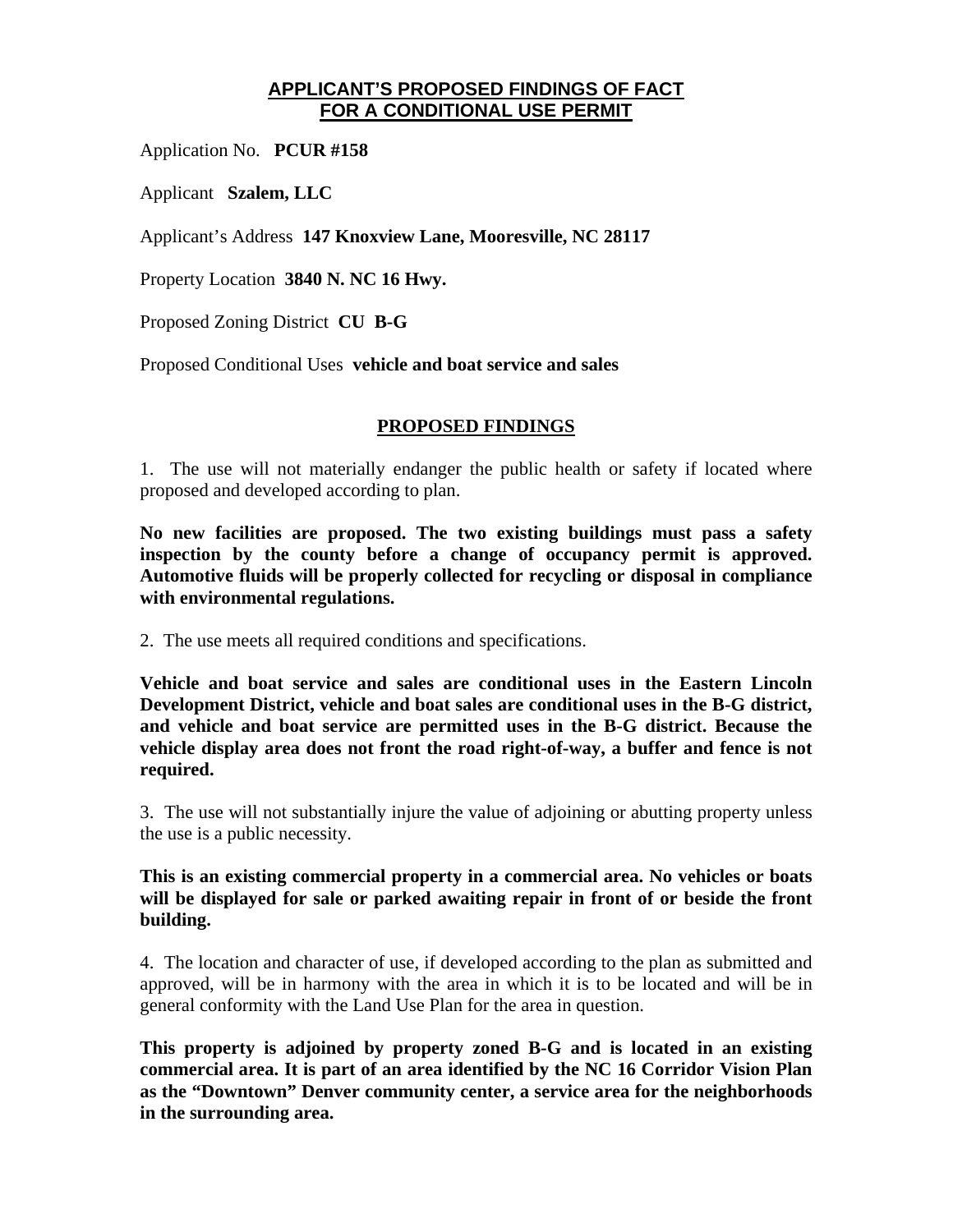Map with Parcel Information Page 1 of 1



Ø  $26$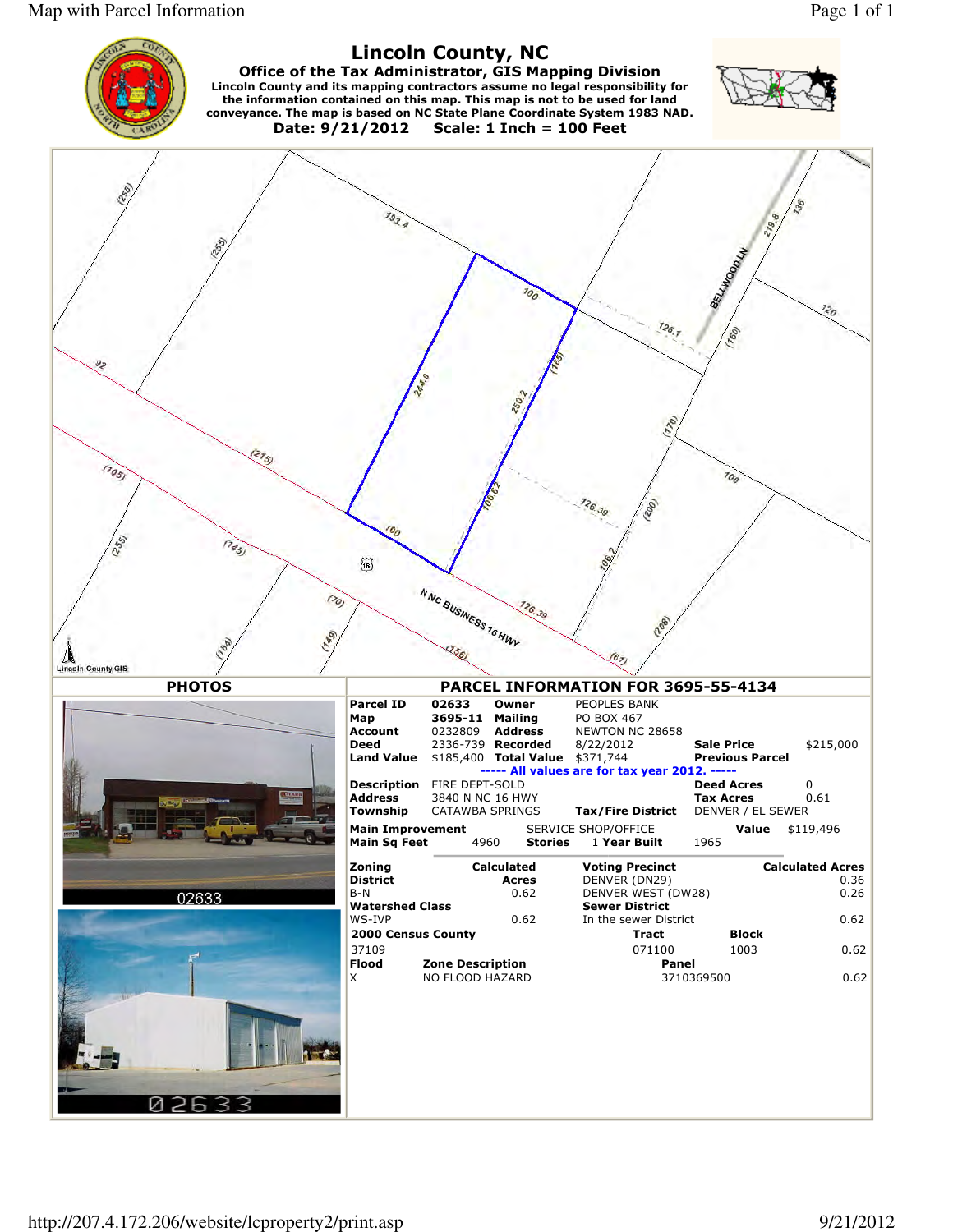